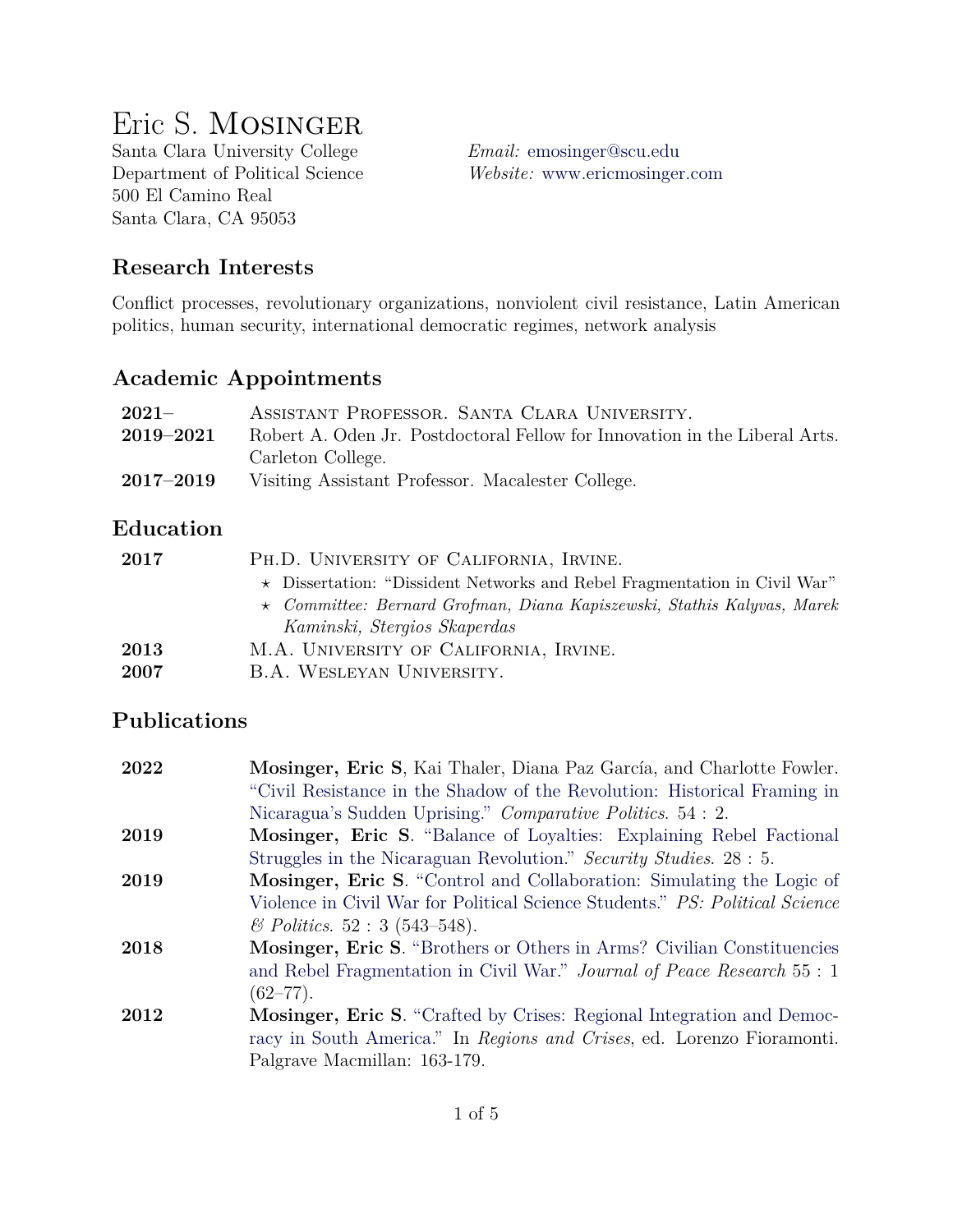## **Book Manuscript in Progress**

**2022** "Struggles for Command: Contesting Leadership in Rebellion and Revolution."

## **Other Work in Progress**

- **2021** "Sons of the Soil' and Obligations of the State: Indigenous Rights, Political Opportunity Structures, and Pressures for Protection along Nicaragua's Frontier." (with Kai Thaler)
- **2021** "Police Brutality, Historical Framing, and Protest in Chile," (with Lisa Mueller and Kai Thaler).

## **Writing for General Audiences**

| 2019 | "Repression and Resilience in Nicaragua: How Daniel Ortega Weathered                    |
|------|-----------------------------------------------------------------------------------------|
|      | 2018's Storm, and What Comes Next." With Kai Thaler. ReVista: Harvard                   |
|      | <i>Review of Latin America</i> , August 28 <sup>th</sup> .                              |
| 2018 | "How Assad Won the Syrian Civil War Before It Began." Political Violence                |
|      | $Q_a$ <i>Glance</i> , September 5 <sup>th</sup> .                                       |
| 2018 | "In massive street protests, Nicaraguans are using Ortega's revolutionary               |
|      | symbols against him." With Yerling Aguilera and Kai Thaler. Monkey                      |
|      | <i>Cage</i> , May $14^{\text{th}}$ .                                                    |
| 2018 | "A New Nicaraguan Revolution? Understanding This Week's Popular                         |
|      | Protests." With Kai Thaler. <i>Political Violence</i> @ a Glance, May 3 <sup>rd</sup> . |
| 2018 | "Nicaragua protests threaten an authoritarian regime that looked like it                |
|      | might never fall." With Kai Thaler. The Conversation, May 2 <sup>nd</sup> .             |

#### **Honors and Awards**

| 2019-2021                                   | Carleton College. Robert A. Oden Jr. Postdoctoral Fellowship for        |
|---------------------------------------------|-------------------------------------------------------------------------|
|                                             | Innovation in the Liberal Arts.                                         |
| $2015 - 2016$                               | University of California Institute on Global Conflict and Cooperation,  |
| Herbert F. York Global Security Fellowship. |                                                                         |
| $2011 - 2014$                               | UC Irvine Center for Citizen Peacebuilding, Kugelman Fellowship.        |
| 2014                                        | UC Irvine Center for Global Peace and Conflict Studies, Research Grant. |
| 2014                                        | Olympia Summer Academy, Scholarship.                                    |
| 2012                                        | International Studies Association West Annual Conference,               |
|                                             | Best Graduate Student Paper Award.                                      |
| 2011                                        | National Science Foundation Graduate Research Fellowship,               |
|                                             | Honorable Mention.                                                      |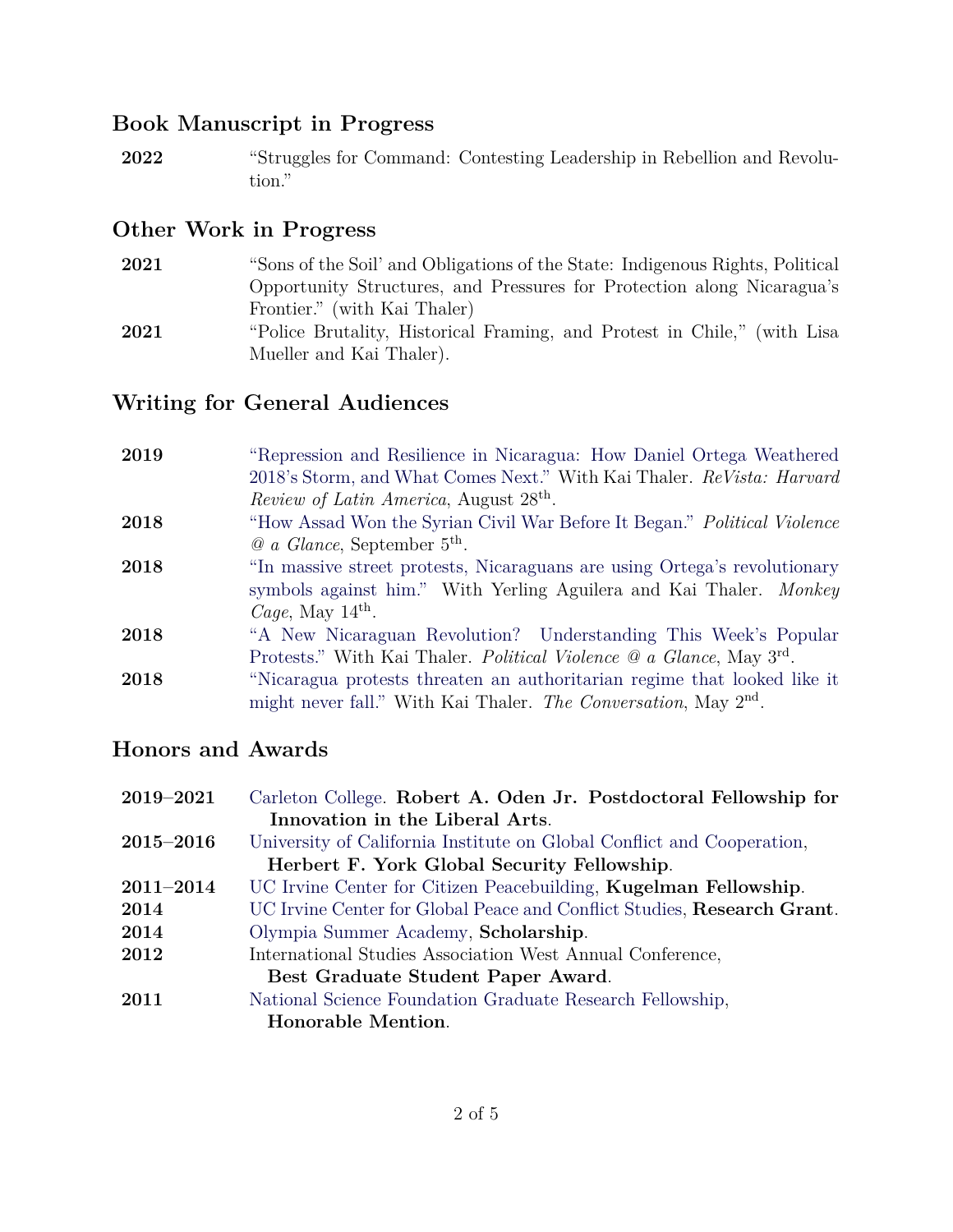# **Teaching Experience**

Courses Planned for Carleton College

- Democracy and Dictatorship (Winter 2019)
- Latin American Politics (Spring 2019)

Courses Taught at Macalester College

- [Foundations of Comparative Politics](http://www.ericmosinger.com/uploads/4/4/4/0/44403123/eric_mosinger_-_fcp_syllabus.pdf) (Fall 2017, Spring and Fall 2018, Spring 2019)
- [Revolution and Counterrevolution in Latin America](http://www.ericmosinger.com/uploads/4/4/4/0/44403123/eric_mosinger_-_laracr_syllabus.pdf) (Fall 2017)
- [Latin American Politics](http://www.ericmosinger.com/uploads/4/4/4/0/44403123/eric_mosinger_-_lap_syllabus.pdf) (Spring 2018)
- [Civil Wars and their Aftermath](http://www.ericmosinger.com/uploads/4/4/4/0/44403123/eric_mosinger_-_cwa_syllabus.pdf) (Spring 2018)
- [The Arab Spring: Revolution and Repression](https://www.ericmosinger.com/uploads/4/4/4/0/44403123/eric_mosinger_-_arab_spring_syllabus.pdf) (Fall 2018)
- [Comparative Democratization](https://www.ericmosinger.com/uploads/4/4/4/0/44403123/eric_mosinger_-_comparative_democratization_syllabus.pdf) (Fall 2018)
- [Refugees and Migration](https://www.ericmosinger.com/uploads/4/4/4/0/44403123/eric_mosinger_-_refugees___migration_syllabus_2019_-_updated_1-31.pdf) (Spring 2019)

Teaching Assistant at UC Irvine

- Introduction to International Relations
- Introduction to American Government
- Voting and Manipulation
- Introduction to Anthropology

## **Conference Presentations**

| 2019 | "The New Nicaraguan Revolution: Protest and Repression in the Shadow<br>of History," American Political Science Association Annual Conference, |
|------|------------------------------------------------------------------------------------------------------------------------------------------------|
|      | Washington, DC.                                                                                                                                |
| 2019 | "The New Nicaraguan Revolution: Protest and Repression in the Shadow                                                                           |
|      | of History," Latin American Studies Association International Congress,                                                                        |
|      | Boston, Massachusetts.                                                                                                                         |
| 2018 | "Can't Tear Us Apart: Explaining Factional Struggles in Armed Groups,"                                                                         |
|      | Latin American Studies Association International Congress, Barcelona,                                                                          |
|      | Spain.                                                                                                                                         |
| 2017 | "Unity and Fragmentation in Syria's Rebellions," American Political Sci-                                                                       |
|      | ence Association Annual Meeting, San Francisco, California.                                                                                    |
| 2017 | "Under the Umbrella: Renegotiating Rebel Fragmentation in Central                                                                              |
|      | America," International Studies Association Annual Conference, Balti-                                                                          |
|      | more, Maryland.                                                                                                                                |
| 2017 | "Can't Tear us Apart: The Fragmentation of the Frente Sandinista de Lib-                                                                       |
|      | <i>eración Nacional</i> ," International Studies Association Annual Conference,                                                                |
|      | Baltimore, Maryland.                                                                                                                           |
| 2016 | "It Was Time to Take a Side: How Fighters Sort into Rebel Splinter                                                                             |
|      | Factions," International Studies Association Annual Conference, Atlanta,                                                                       |
|      | Georgia.                                                                                                                                       |
|      |                                                                                                                                                |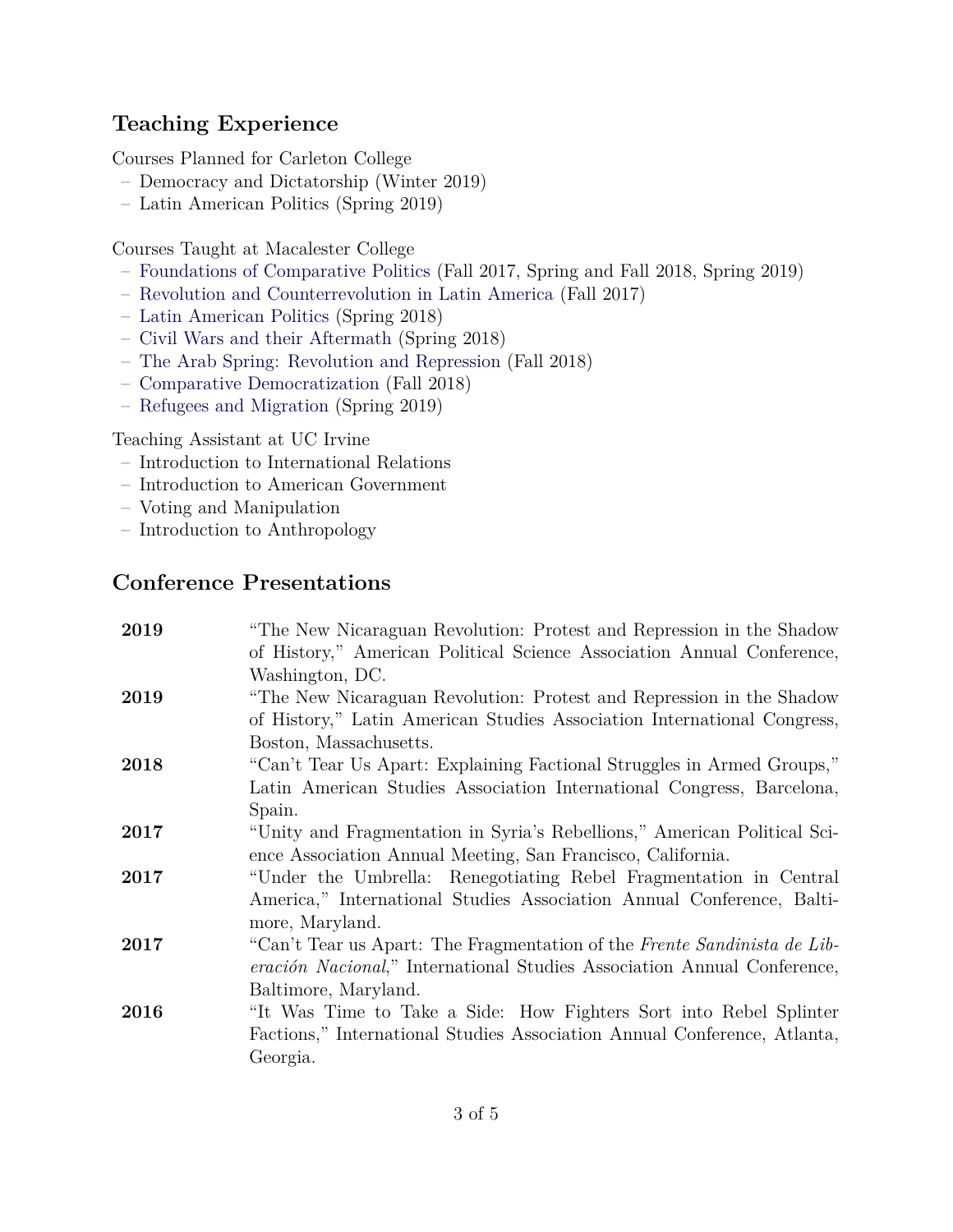| 2015 | "Brothers or Others in Arms: Civilian Constituencies and Rebel Fragmen-<br>tation in Civil War," Political Networks (POLNET) Conference, Portland,                                                                                        |
|------|-------------------------------------------------------------------------------------------------------------------------------------------------------------------------------------------------------------------------------------------|
| 2015 | Oregon.<br>"Brothers or Others in Arms: Civilian Constituencies and Rebel Fragmen-                                                                                                                                                        |
|      | tation in Civil War," International Studies Association Annual Conference,<br>New Orleans, Louisiana.                                                                                                                                     |
| 2014 | "Rebel Unity and Division in Civil War," International Studies Association                                                                                                                                                                |
| 2014 | West Annual Conference, Pasadena, California.<br>"Rebel Unity and Division in Civil War," Midwestern Political Science                                                                                                                    |
| 2013 | Association Annual Conference, Chicago, Illinois.<br>"The Collective Defense of Democracy from Caracas to Cairo," Interna-                                                                                                                |
| 2012 | tional Studies Association Annual Conference, San Francisco, California.<br>"Explaining Paramilitarization in Civil War," International Studies Asso-                                                                                     |
| 2012 | ciation West Annual Conference, Pasadena, California.<br>"Explaining Paramilitarization in Civil War," International Studies Asso-                                                                                                        |
|      | ciation Annual Conference, San Diego, California.                                                                                                                                                                                         |
| 2012 | "The Collective Defense of Democracy from Caracas to Cairo," Interna-<br>tional Studies Association West Annual Conference, Pasadena, California.                                                                                         |
| 2011 | "Crafted by Crisis: Integration and Democracy in South America," Pacific<br>Coast Council of Latin American Studies, Los Angeles, California.                                                                                             |
| 2011 | "Crafted by Crisis: Integration and Democracy in South America," Interna-                                                                                                                                                                 |
| 2011 | tional Studies Association West Annual Conference, Pasadena, California.<br>"Pacted Integration: UNASUR and the Politics of Presidential Authority,"<br>International Studies Association Annual Convention, Montreal, Quebec,<br>Canada. |

#### **Additional Training**

| 2014 | Olympia Summer Academy (OSA), Olympia, Greece                               |
|------|-----------------------------------------------------------------------------|
| 2010 | Institute for Qualitative and Multi-Method Research (IQMR), Syracuse,<br>ΝY |

#### **Professional Activity and Service**

Invited Talks and Roundtables

- "International Diplomacy and the Global Mindset," Wayzata High School Model United Nations (UN). Wayzata, Minnesota. October 1, 2019.
- "Civil Resistance, Democratization, and Peace Processes: Lessons from Nicaragua, Sudan, and Venezuela," United States Institute of Peace (USIP), Washington, DC. August 28, 2019.
- "Can't Tear us Apart: The Fragmentation of the *Frente Sandinista de Liberación Nacional*," Herb York Global Security Fellows Symposium, Lawrence Livermore National